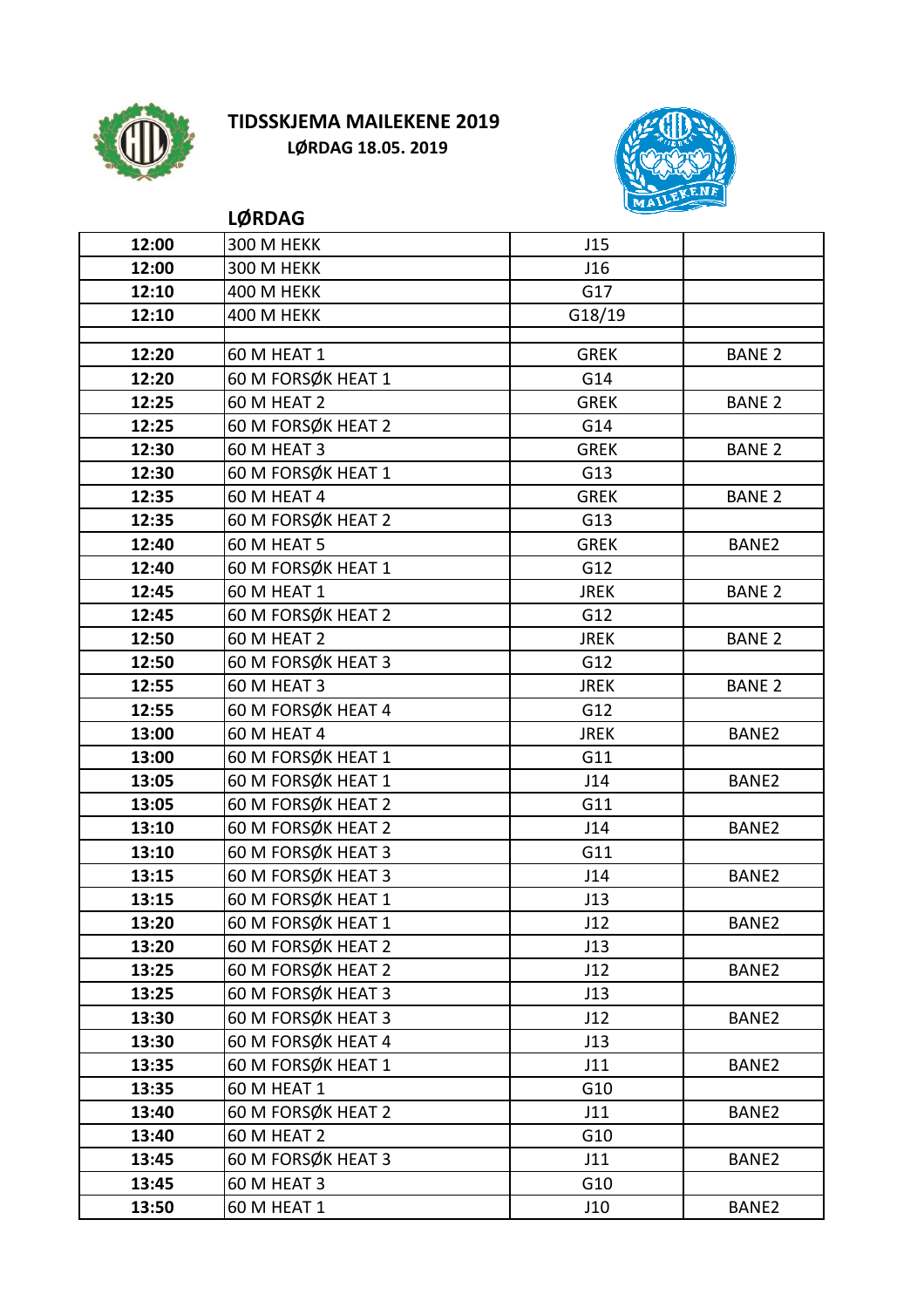| 13:55 | 60 M HEAT 2         | J10         | BANE2 |
|-------|---------------------|-------------|-------|
| 14:00 | 60 M HEAT 3         | J10         | BANE2 |
|       |                     |             |       |
| 14:00 | 100 M HEAT 1        | G15         |       |
| 14:05 | <b>100 M HEAT 2</b> | G15         |       |
| 14:10 | 100 M               | G16         |       |
| 14:10 | 100 M               | G17         |       |
| 14:15 | 100 M HEAT 1        | G18/19      |       |
| 14:20 | 100 M HEAT 2        | G18/19      |       |
| 14:25 | 100 M               | J15         |       |
| 14:30 | 100 M HEAT 1        | J16         |       |
| 14:35 | 100 M HEAT 2        | J16         |       |
| 14:40 | 100 M               | J17         |       |
| 14:40 | 100 M               | J18/19      |       |
| 14:45 | <b>KAPPGANG</b>     | <b>ALLE</b> |       |
| 15:35 | 60 M FINALE         | G14         |       |
| 15:40 | 60 M FINALE         | G13         |       |
| 15:45 | 60 M FINALE         | G12         |       |
| 15:50 | 60 M FINALE         | G11         |       |
| 15:55 | 60 M FINALE         | J14         |       |
| 16:00 | 60 M FINALE         | J13         |       |
| 16:05 | 60 M FINALE         | J12         |       |
| 16:10 | 60 M FINALE         | J11         |       |
|       |                     |             |       |
| 16:20 | 100 M SUPERFINALE   | $G15+$      |       |
| 16:25 | 100 M SUPERFINALE   | $J15+$      |       |
| 16:35 | 600 M HEAT 1        | G12         |       |
| 16:42 | 600 M HEAT 2        | G12         |       |
| 16:50 | 600 M               | G13         |       |
| 16:57 | 600 M HEAT 1        | J12         |       |
| 17:05 | 600 M HEAT 2        | J12         |       |
| 17:12 | 600 M HEAT 1        | J13         |       |
| 17:20 | 600 M HEAT 2        | J13         |       |
| 17:27 | 800 M               | G14         |       |
| 17:27 | 800 M               | G15         |       |
| 17:35 | 800 M               | G16         |       |
| 17:35 | 800 M               | G17         |       |
| 17:35 | 800 M               | G18/19      |       |
| 17:35 | 800 M               | <b>MS</b>   |       |
| 17:42 | 800 M               | J14         |       |
| 17:50 | 800 M               | J15         |       |
| 17:50 | 800 M               | J16         |       |
| 17:57 | 800 M               | J17         |       |
| 17:57 | 800 M               | J18/19      |       |
| 17:57 | 800 M               | <b>KS</b>   |       |
|       |                     |             |       |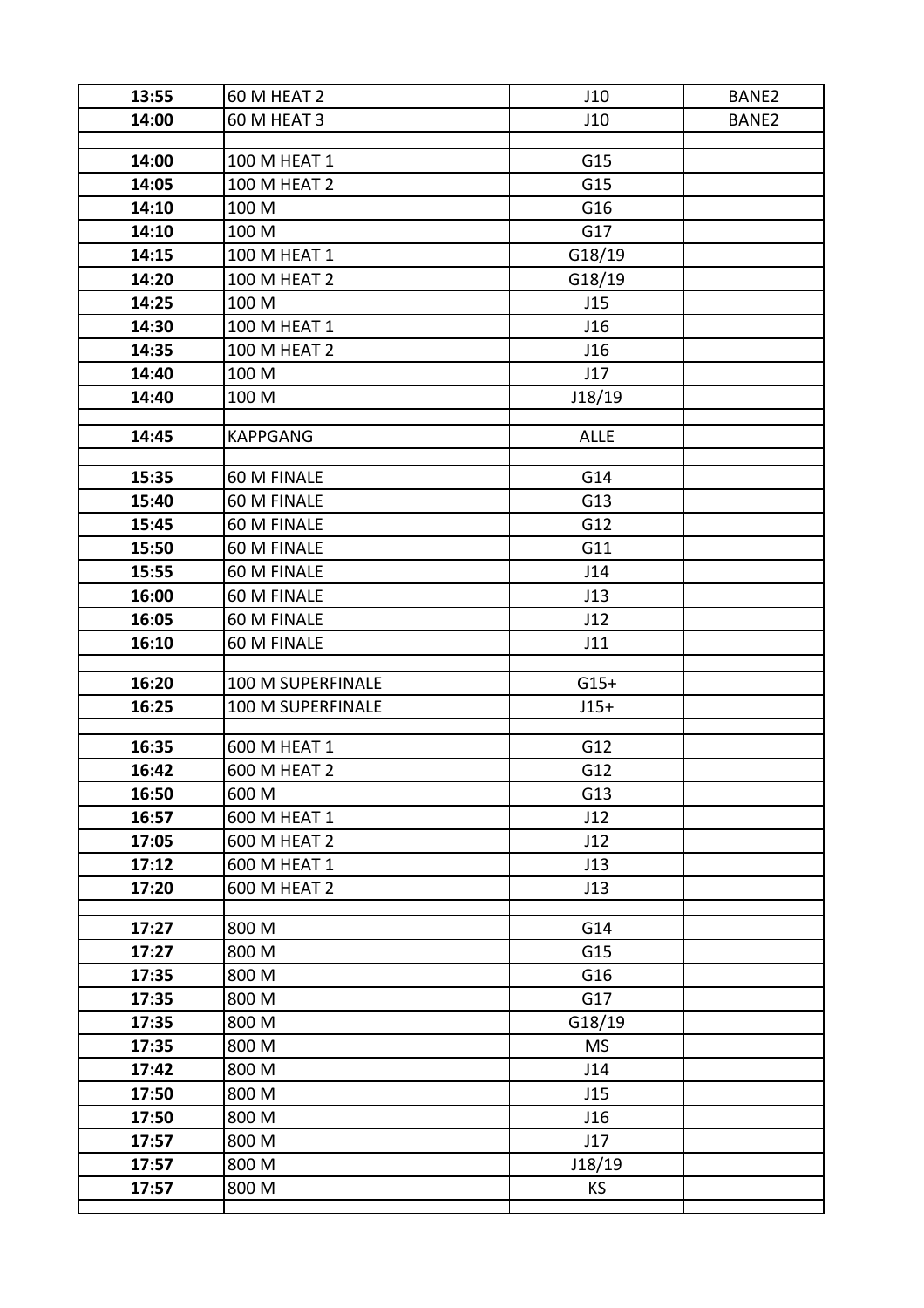| 18:15 | 4X60 M STAFETT    | <b>ALLE</b>         |       |
|-------|-------------------|---------------------|-------|
|       |                   |                     |       |
| 12:00 | <b>LENGDE</b>     | <b>GREK PULJE 2</b> | GROP1 |
| 12:00 | <b>LENGDE</b>     | <b>JREK PULJE2</b>  | GROP2 |
| 12:40 | LENGDE            | J11                 | GROP2 |
| 12:45 | <b>LENGDE</b>     | <b>GREK PULJE1</b>  | GROP1 |
| 13:25 | LENGDE            | <b>JREK PULJE1</b>  | GROP1 |
| 13:30 | <b>LENGDE</b>     | G12                 | GROP2 |
| 14:05 | LENGDE            | J12                 | GROP1 |
| 14:30 | <b>LENGDE</b>     | G11                 | GROP2 |
| 15:15 | <b>LENGDE</b>     | G13                 | GROP1 |
| 15:45 | <b>LENGDE</b>     | G14                 | GROP2 |
|       |                   |                     |       |
| 12:00 | <b>LITEN BALL</b> | <b>GREK PULJE 1</b> |       |
| 12:20 | <b>LITEN BALL</b> | <b>JREK PULJE 1</b> |       |
| 12:45 | <b>LITEN BALL</b> | <b>GREK PULJE 2</b> |       |
| 13:10 | <b>LITEN BALL</b> | <b>JREK PULJE 2</b> |       |
| 13:30 | <b>LITEN BALL</b> | G11                 |       |
| 14:00 | <b>LITEN BALL</b> | J11                 |       |
| 14:45 | <b>LITEN BALL</b> | G10                 |       |
| 15:30 | <b>LITEN BALL</b> | J10                 |       |
| 16:50 | <b>LITEN BALL</b> | G12                 |       |
| 17:30 | <b>LITEN BALL</b> | J12                 |       |
|       |                   |                     |       |
| 12:00 | <b>HØYDE</b>      | J13                 |       |
| 12:40 | <b>HØYDE</b>      | G15                 |       |
| 12:40 | <b>HØYDE</b>      | G16                 |       |
| 12:40 | <b>HØYDE</b>      | G17                 |       |
| 12:40 | <b>HØYDE</b>      | G18/19              |       |
| 13:30 | <b>HØYDE</b>      | J14                 |       |
| 14:45 | <b>HØYDE</b>      | J15                 |       |
| 14:45 | <b>HØYDE</b>      | J16                 |       |
|       |                   |                     |       |
| 12:00 | <b>KULE</b>       | J14                 |       |
| 12:45 | <b>KULE</b>       | G13                 |       |
| 13:40 | <b>KULE</b>       | J13                 |       |
| 14:45 | <b>KULE</b>       | G14                 |       |
|       |                   |                     |       |
| 12:15 | SPYD              | J15                 |       |
| 13:00 | SPYD              | G14                 |       |
| 13:35 | SPYD              | G13                 |       |
| 14:15 | SPYD              | G15                 |       |
| 14:15 | <b>SPYD</b>       | G17                 |       |
| 14:15 | <b>SPYD</b>       | G18/19              |       |
| 14:45 | SPYD              | J13                 |       |
| 15:05 | <b>SPYD</b>       | J14                 |       |
| 16:00 | SPYD              | J16                 |       |
|       |                   |                     |       |